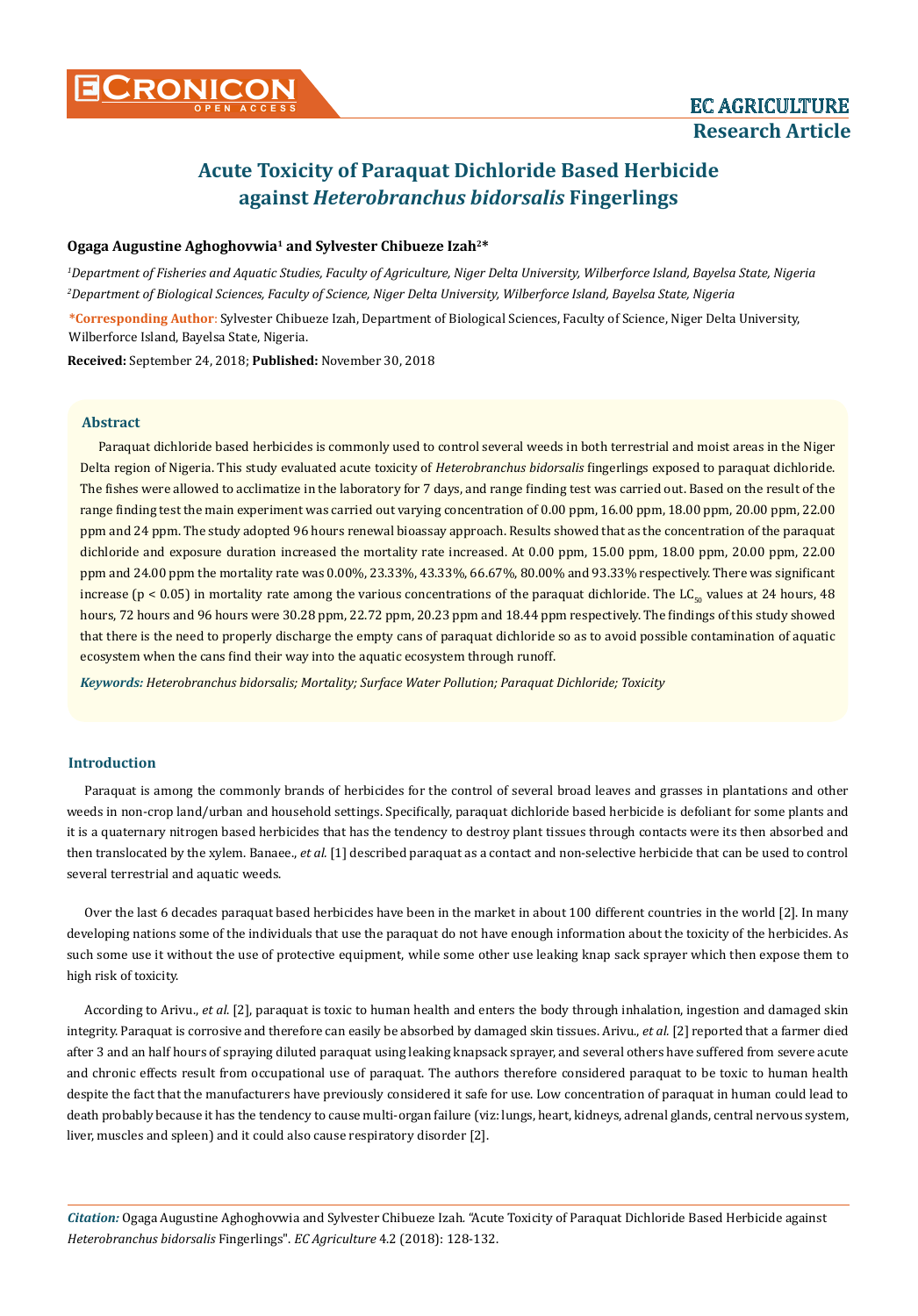#### **Acute Toxicity of Paraquat Dichloride Based Herbicide against** *Heterobranchus bidorsalis* **Fingerlings**

Pesticides typically enter the aquatic ecosystem when they are sprayed in agricultural field close to the aquatic ecosystem and through runoff after rainfall. Accidental spills and carelessly discharged of empty cans could be another major means of pesticides contamination in the environment [3-13]. Like other pesticides, most herbicides when indiscriminately used could lead to pollution of the aquatic ecosystem where it could affect the health of aquatic organisms including fishes [14], zooplankton (main food source of young fishes) [13]. Banaee., *et al*. [1] reported that paraquat based herbicides is injurious to fishes and other non-target organisms over a long-term contact. Instances of herbicides affecting non-target organisms including humans have been reported in literatures [2].

Several studies on the effect of paraquat based herbicides on fishes have been reported in literature using fingerlings of *Labeo rohita*  [2], juvenile African Catfish (*Clarias gariepinus*) [13], fingerlings of *Oreochromis niloticus* [15], adult ornamental gourami fish (*Trichogaster trichopterus*) [1], *Clarias batrachus* [16]. But information about acute toxicity of paraquat dichloride to fingerlings of *Heterobranchus bidorsalis* is scanty in literature. Hence this study assessed acute toxicity of *Heterobranchus bidorsalis* fingerlings exposed to paraquat dichloride.

## **Materials and Methods**

#### **Fish source and acclimation processes**

*Heterobranchus bidorsalis* fingerlings of mean length 6.00 cm were purchased from a private fish farm in Yenagoa metropolis, Bayelsa state, Nigeria. The fish were transported to the laboratory in 20 liter plastic container. At the laboratory, the fish were allowed to acclimatize for 7 days in an aquarium. The fish was fed with their normal fish diet during acclimatization period.

## **Trial Test**

During the trial test, a concentration of 15 ppm, 30 ppm, 45 ppm and 60 ppm of paraquat dichloride were made in the aquarium. The aquarium water was renewed at every 24 hours and the trial period lasted for 48 hours. The trial experiment was carried out to determine the sub-lethal concentration for the main experiment.

#### **Main Experiment**

From the trial test result, varying concentration of paraquat dichloride was made viz: 0.00 ppm, 16.00 ppm, 18.00 ppm, 20.00 ppm, 22.00 ppm and 24 ppm. This concentration was made by using the formula previously described by Inyang., et al. [4-6]:

mls x stock solution  $(mg/L)$  = aquarium water (ml) x desired concentration (ppm or mg/l).

In the main experimental set-up each aquarium contains 12 fishes and this was carried out in replicate. The aquarium water and the toxicant were renewed at every 24 hours of exposure. Mortality was confirmed when the fishes did not respond to repeated prodding [17]. Mortality rate of the fish samples were calculated as:

Mortality rate = Number of dead fish Total number of fish exposed to the toxicant  $x 100$ 

The physicochemical characteristics of the water used were obtained based on the method previously described APHA [18]. The resultant values were Temperature 26.8°C, pH 6.13 - 6.43, conductivity 92.41 - 139.08 µ/cm, Turbidity 0.15 - 0.79 NTU and dissolved oxygen 5.21 - 7.32 mg/L.

#### **Statistical Analysis**

SPSS was used to determine the mean, standard deviation and show significant variations for percentage mortality. The significance level was determined at  $p = 0.05$  and Waller Duncan statistics was used to compare between mean concentration for each exposure period. The percentage mortality was transformed to probit using Finney's Table. Then regression analysis was carried out for probit values against logarithm of the concentration using Microsoft excel. The resultant x value and intercept value were substituted in the equation Y= b + ax in which variable x and b (intercept) were derived from the regression analysis. The LC<sub>50</sub> was then calculated by substituting the probit value of 50 in the equation Y= b + ax, and a values was determined through change of formula. The anti-logarithm value of "a" was taken as the  $LC_{50}$ .

*Citation:* Ogaga Augustine Aghoghovwia and Sylvester Chibueze Izah*.* "Acute Toxicity of Paraquat Dichloride Based Herbicide against *Heterobranchus bidorsalis* Fingerlings". *EC Agriculture* 4.2 (2018): 128-132.

129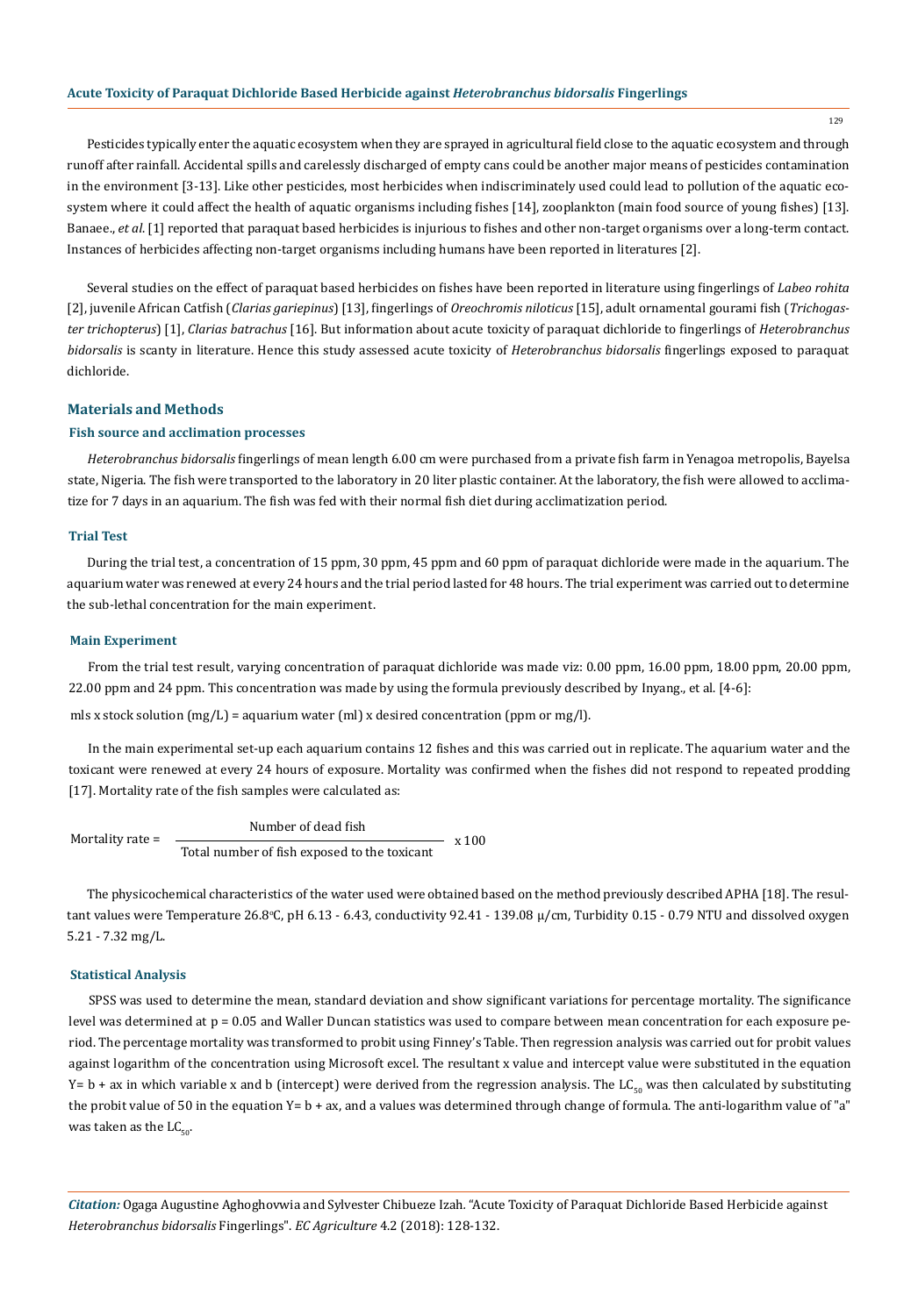#### **Results and Discussion**

The percentage mortality of *Heterobranchus bidorsalis* exposed to paraquat dichloride based herbicides is presented in table 1. At 96 hours the mortality was 0.00%, 23.33%, 43.33%, 66.67%, 80.00% and 93.33% at 0.00 ppm, 16.00 ppm, 18.00 ppm, 20.00 ppm, 22.00 ppm, and 24.00 ppm respectively. There was significant increase (p < 0.05) in mortality as the concentration of the paraquat dichloride increased. Furthermore, the mortality rate also increased as the period of bioassay increased (viz: 24 hours, 48 hours, 72 hours and 96 hours). This suggests that paraquat dichloride is exerting toxic effect on the fish as toxicity increased with increased concentration [13]. This trend have been reported in *Heterobranchus bidorsalis, Clarias gariepenus* exposed to detergent by Oyoroko and Ogamba [17], *Heterobranchus bidorsalis* exposed to cassava mill effluents by Seiyaboh and Izah [19].

| Concentration,<br>ppm | <b>Hours</b>    |                       |                     |                    |                    |
|-----------------------|-----------------|-----------------------|---------------------|--------------------|--------------------|
|                       | $\mathbf{0}$    | 24                    | 48                  | 72                 | 96                 |
| 0.00                  | $0.00 \pm 0.00$ | $0.00 \pm 0.00a$      | $0.00 \pm 0.00a$    | $0.00 \pm 0.00a$   | $0.00 \pm 0.00a$   |
| 16.00                 | $0.00 \pm 0.00$ | $6.67 \pm 5.77$ ab    | $10.00 \pm 0.00$ ab | $13.33 \pm 5.77h$  | $23.33 \pm 5.77h$  |
| 18.00                 | $0.00 \pm 0.00$ | $10.67 \pm 9.02$ abc  | $13.33 \pm 5.77h$   | $30.00 \pm 10.00c$ | $43.33 \pm 5.77c$  |
| 20.00                 | $0.00 \pm 0.00$ | $20.00 \pm 10.00$ hcd | $43.33 \pm 5.77c$   | $56.67 \pm 5.77d$  | $66.67 \pm 5.77d$  |
| 22.00                 | $0.00 \pm 0.00$ | $23.33 \pm 5.77$ cd   | $50.00 \pm 10.00cd$ | $60.00 \pm 0.0d$   | $80.00 \pm 10.00e$ |
| 24.00                 | $0.00 \pm 0.00$ | $30.00 \pm 10.00$ bd  | $56.67 \pm 5.77d$   | $76.67 \pm 5.77e$  | $93.33 \pm 5.77f$  |

*Table 1: Percentage mortality of Heterobranchus bidorsalis exposed to paraquat dichloride based herbicides.*

*Each data is expressed as mean ± standard deviation (n = 3); Different letters along the column indicate significant difference (P < 0.05) according to Waller Duncan test statistics.*

The LC<sub>50</sub> values of *Heterobranchus bidorsalis* exposed to paraquat dichloride based herbicides is presented in table 2. At 24 hours, 48 hours, 72 hours and 96 hours the LC<sub>50</sub> was 30.28 ppm, 22.72 ppm, 20.23 ppm and 18.44 ppm respectively. The LC<sub>50</sub> values were in a decreasing trend as the exposure period increased. The LC<sub>50</sub> values in this study has some similarity to the work of Arivu., *et al.* [2] that reported LC<sub>50</sub> value of 28.13, 27.61, 26.22 and 25.71 mg/l freshwater fingerlings of *Labeo rohita* (with weight of 6 - 8g and length of 8 -10 cm) exposed to paraquat based herbicides for 24, 48, 72 and 96 hours respectively. The values of this study were also higher than the findings of Ladipo [13] that reported LC<sub>50</sub> value of 1.75 mg/l after 96 hours of exposing juvenile African Catfish (*Clarias gariepinus*) with mean weight of 47.97g and length of 20.04 cm to Paraquat dichloride. Babatunde and Oladimeji [15] reported LC<sub>50</sub> value of 12.25 mg/l in fingerlings of *Oreochromis niloticus* with mean weight of 7.35 exposed to paraquat (1,1-dimethyl-4,4-bipyridinium dichloride). Banaee., *et al*. [1] reported LC50 values of 7.16 mg/l, 4.45 mg/l, 2.19 mg/l and 1.41 mg/l for 24 hours, 48 hours, 72 hours and 96 hours in adult ornamental gourami fish (*Trichogaster trichopterus*) with body weight of 7.15g and length 8.45 cm exposed to paraquat. Furthermore, Wast., *et al.* [16] reported LC<sub>50</sub> value of 251.641 mg/l and 325.425 mg/l at pH 5.6 and 7.6 respectively in *Clarias batrachus* with mean length of 10.80 cm exposed to Paraquat for 96 hours. The variation could be associated to the fish species, age, length and weight, and biochemical characteristics of the used for the study as well as the chemical nature of the herbicides.

The decrease in  $LC_{50}$  and increased mortality as the exposure period and concentration increased could be associated to stress and/ or alteration on the various organs/systems. Typically, when fishes come in contact with paraquat it could lead to disorders in the activity level of several enzymes involved in cellular and biochemical activities, change of blood biochemical factors, damage tissue and cause oxidative stress [1]. Martin-Rubi., *et al.* [20], Banaee., *et al.* [1] reported that photochemical disintegration and auto-oxidation of paraquat could enhance the production of hydrogen peroxide, super oxide radical, oxygen and hydroxyl radical which could cause oxidative stress and toxicity at cellular level in both animal and plant cells. Therefore paraquat may have affects the metabolic and several response systems in the fishes hence leading to death. Hashemi.*, et al.* [21] also reported that paraquat could alter haematological indices in *Mesopotamichthys sharpeyi*. Seiyaboh., *et al.* [22] also reported that paraquat dichloride could alter plasma indices in *Clarias gariepinus*. Ogamba., *et al.* [23] also reported that paraquat dichloride could cause an alteration in many metabolic and enzymatic characteristics of *Clarias gariepinus* at certain concentration. Generally, Izah., *et al*. [24] have reported that many toxicants have the tendency to alter behavioral response, electrolytes, haematological, histopathological, enzymatic and metabolites of the fishes.

*Citation:* Ogaga Augustine Aghoghovwia and Sylvester Chibueze Izah*.* "Acute Toxicity of Paraquat Dichloride Based Herbicide against *Heterobranchus bidorsalis* Fingerlings". *EC Agriculture* 4.2 (2018): 128-132.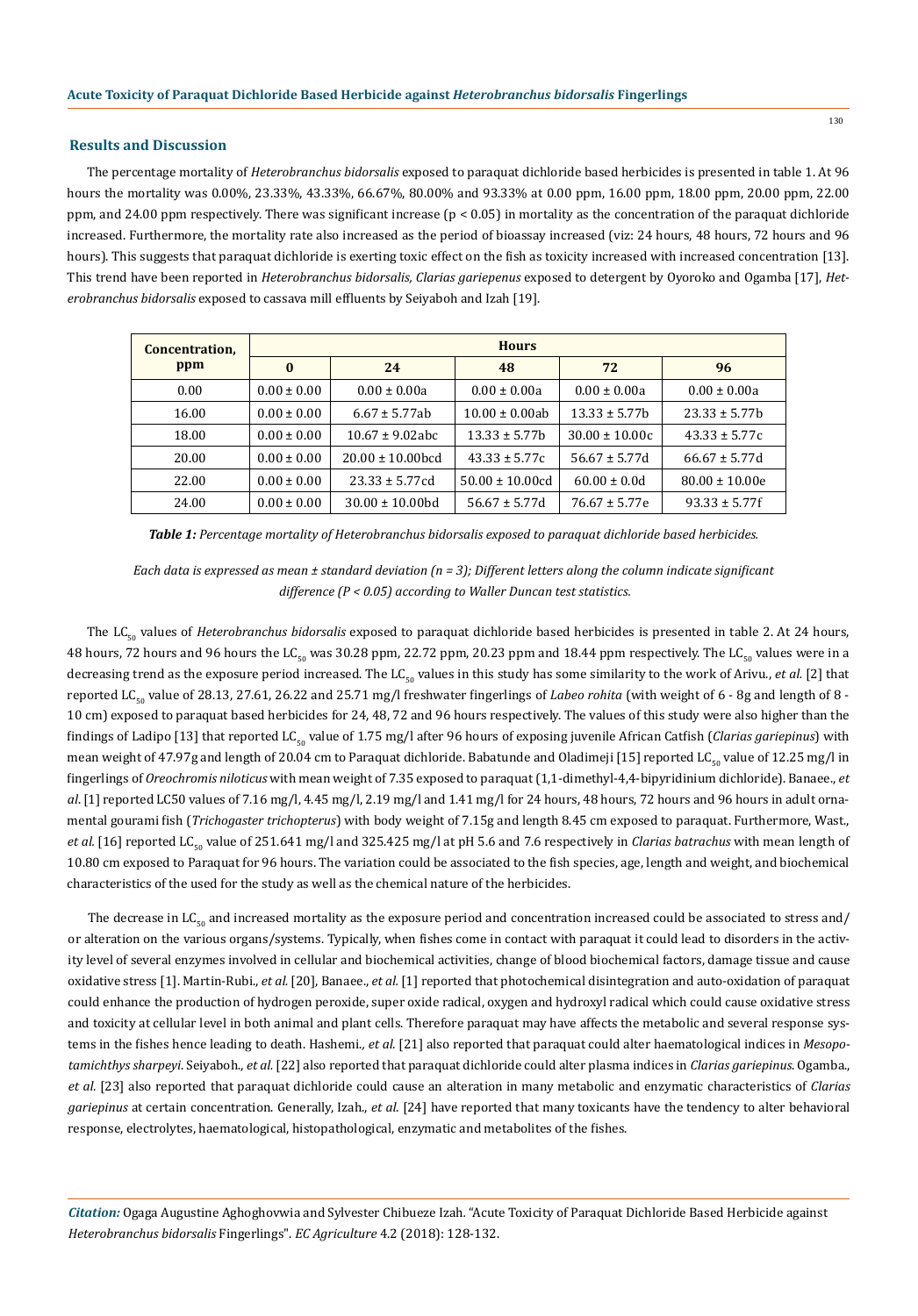| <b>Hours</b> | <b>Equation from regression analysis</b> | $LC_{50}$ ppm |
|--------------|------------------------------------------|---------------|
| 24           | $Y = 4.908178x - 2.2700$                 | 30.28         |
| 48           | $Y = 11.39314x - 10.4545$                | 22.72         |
| 72           | $Y = 10.33125x - 8.49162$                | 20.23         |
| 96           | $Y = 12.60857x - 10.9584$                | 18.44         |

*Table 2: LC<sub>50</sub> values of Heterobranchus bidorsalis exposed to paraquat dichloride based herbicides.*

#### **Conclusion**

Studies have indicated many herbicides is toxic to biota at varying concentrations. This study evaluated acute toxicity of paraquat dichloride to *Heterobranchus bidorsalis*. Results showed that the paraquat dichloride cause mortality which increased on increased exposure period and concentration. As such care should be taken during the use of paraquat dichloride based herbicides close to surface water especially in the coastal region that are prone to water flooding.

#### **Bibliography**

- 1. Banaee M., *et al*[. "Histopathological changes induced by paraquat on some tissues of gourami fish \(Trichogaster trichopterus\)".](https://www.ncbi.nlm.nih.gov/pmc/articles/PMC4629585/) *Open [Veterinary Journal](https://www.ncbi.nlm.nih.gov/pmc/articles/PMC4629585/)* 3.1 (2013): 36-42.
- 2. Arivu I., *et al*[. "Toxicity of paraquat on freshwater fingerlings of Labeo rohita \(Hamilton\)".](https://pdfs.semanticscholar.org/56cc/6a69f20ba41e1ea019b5e15d6420653c59c1.pdf) *International Journal of Scientific and Engineering Research* [7.10 \(2016\): 1965-1971.](https://pdfs.semanticscholar.org/56cc/6a69f20ba41e1ea019b5e15d6420653c59c1.pdf)
- 3. Inyang IR., *et al*[. "Organosomatic index and behavioral response of Heterobranchus bidorsalis exposed to rhonasate 360sl containing](https://albertscience.com/asset/images/uploads/14917499167075.pdf)  glyphosate (isopropylamine salt glycine)". *[ASIO Journal of Microbiology, Food Science and Biotechnological Innovations \(ASIO-JMFSBI\)](https://albertscience.com/asset/images/uploads/14917499167075.pdf)* [3.1 \(2017\): 6-14.](https://albertscience.com/asset/images/uploads/14917499167075.pdf)
- 4. Inyang IR., *et al*[. "Effects of Lambda cyhalothrin on some electrolytes and metabolites in organs of Parpohiocephalus obscurus".](https://www.researchgate.net/publication/314664595_Effects_of_Lambda_cyhalothrin_on_some_electrolytes_and_metabolites_in_organs_of_Parpohiocephalus_obscurus) *Bio[technology Research](https://www.researchgate.net/publication/314664595_Effects_of_Lambda_cyhalothrin_on_some_electrolytes_and_metabolites_in_organs_of_Parpohiocephalus_obscurus)* 3.1 (2017): 6-10.
- 5. Inyang IR., *et al*[. "Effect of Diazinon on Organosomatic Indices and Behavioural Responses of](http://gjournals.org/GJBS/Publication/2017/February/HTML/020917021%20Inyang%20et%20al.htm) *Clarias gariepinus* (a Common Niger Delta Wetland Fish)". *[Greener Journal of Biological Sciences](http://gjournals.org/GJBS/Publication/2017/February/HTML/020917021%20Inyang%20et%20al.htm)* 7.2 (2017): 15-19.
- 6. Inyang IR., *et al*[. "Condition Factor, Organosomatic Indices and behavioural Abnormalities of](http://gjournals.org/GJLS/Publication/2017/February/HTML/020817019%20Inyang%20et%20al.htm) *Clarias gariepinus* exposed to Lambda Cyhalothrin". *[Greener Journal of Life Sciences](http://gjournals.org/GJLS/Publication/2017/February/HTML/020817019%20Inyang%20et%20al.htm)* 4.1 (2017): 001-005.
- 7. Inyang IR., *et al*[. "Effect of dimethoate on lactate dehydrogenase, creatinine kinase and amylase in](https://biotechnologicalresearch.com/index.php/BR/article/viewFile/27/26) *Clarias lazera". Biotechnology Research* [2.4 \(2016\): 155-160.](https://biotechnologicalresearch.com/index.php/BR/article/viewFile/27/26)
- 8. Inyang IR., *et al*[. "Effect of dimethoate on some selected metabolites in the brain, liver and muscle of](http://www.skyjournals.org/sjbr/pdf/2016pdf/Oct/Inyang%20et%20al%20pdf.pdf) *Clarias lazera". Sky Journals of [Biochemistry Research](http://www.skyjournals.org/sjbr/pdf/2016pdf/Oct/Inyang%20et%20al%20pdf.pdf)* 5.4 (2016): 63-68.
- 9. Inyang IR., *et al*[. "Effects of Lambda cyhalothrin on protein and Albumin content in the kidney and liver of](https://www.ecronicon.com/ecpt/pdf/ECPT-02-000024.pdf) *Parpohiocephalus obscurus". [EC Pharmacology and Toxicology](https://www.ecronicon.com/ecpt/pdf/ECPT-02-000024.pdf)* 2.3 (2016): 148-153.
- 10. Inyang IR., *et al*[. "Effect of glyphosate on some enzymes and electrolytes in](http://biotechnologicalresearch.com/index.php/BR/article/view/28) *Heterobranchus bidosalis* (a common African catfish)". *[Biotechnology Research](http://biotechnologicalresearch.com/index.php/BR/article/view/28)* 2.4 (2016): 161-165.
- 11. Inyang IR., *et al*[. "Activities of electrolytes in kidney and liver of](https://ideas.repec.org/a/arp/rjbarp/2016p68-72.html) *Clarias gariepinus* exposed to fluazifop-p-butyl". *Journal of Biotechnology Research* [2.9 \(2016\): 68-72.](https://ideas.repec.org/a/arp/rjbarp/2016p68-72.html)
- 12. Inyang IR., *et al*[. "Evaluation of Activities of Transferases and Phosphatase in Plasma and Organs of](http://www.jett.dormaj.com/docs/Volume4/Issue%203/html/Evaluation%20of%20activities%20of%20tranferases%20and%20phosphatase%20in%20plasma%20and%20organs%20of%20Clarias%20gariepinus%20exposed%20to%20fluazifop-p-butyl_files/index.htm) *Clarias gariepinus* Exposed to Fluazifop-p-Butyl". *[Journal of Environmental Treatment Techniques](http://www.jett.dormaj.com/docs/Volume4/Issue%203/html/Evaluation%20of%20activities%20of%20tranferases%20and%20phosphatase%20in%20plasma%20and%20organs%20of%20Clarias%20gariepinus%20exposed%20to%20fluazifop-p-butyl_files/index.htm)* 4.3 (2016): 94-97.

*Citation:* Ogaga Augustine Aghoghovwia and Sylvester Chibueze Izah*.* "Acute Toxicity of Paraquat Dichloride Based Herbicide against *Heterobranchus bidorsalis* Fingerlings". *EC Agriculture* 4.2 (2018): 128-132.